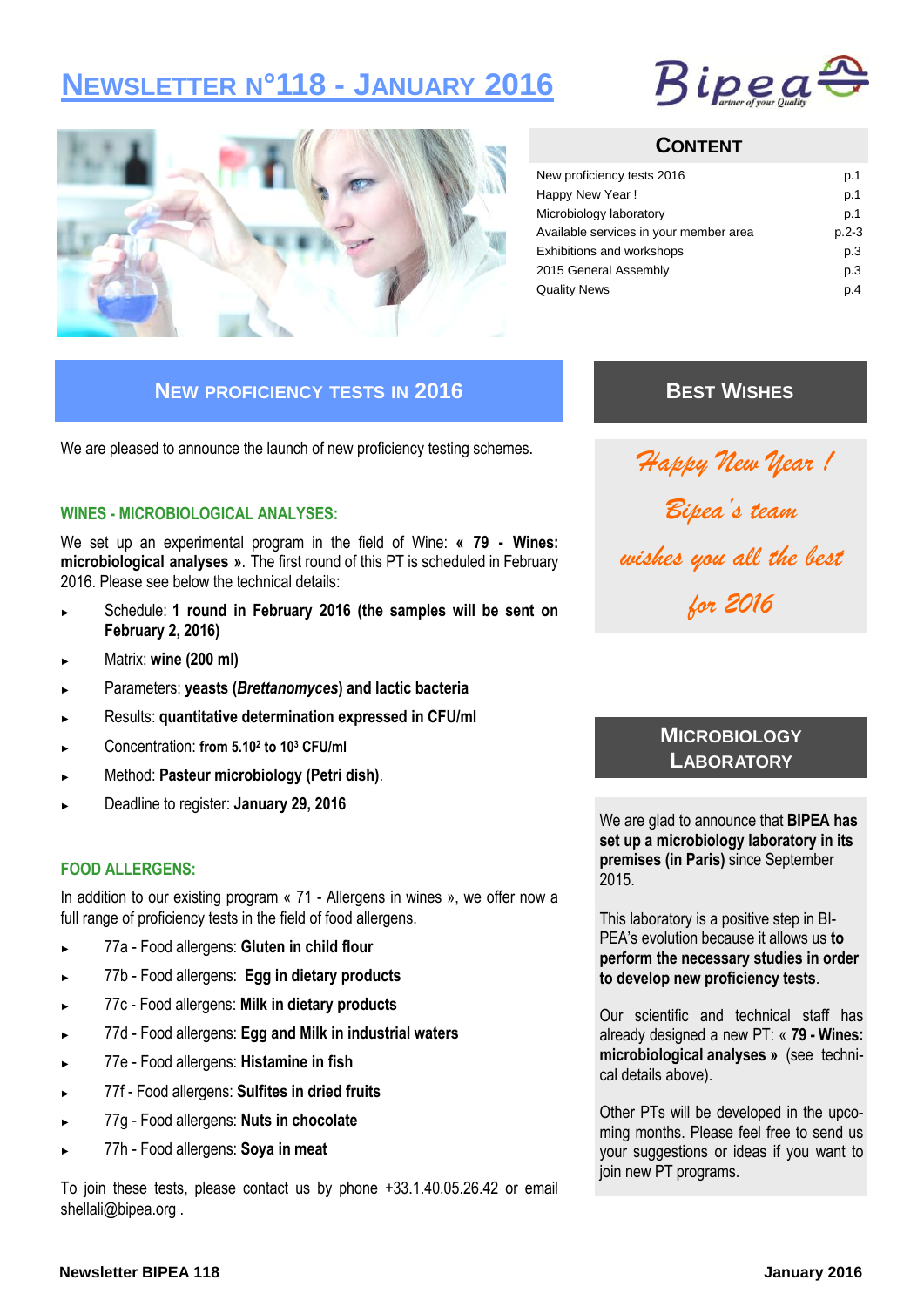

### **AVAILABLE SERVICES IN YOUR MEMBER AREA (1/2)**

#### **A new service available in your member area: the personal report**

After getting each **general Interlaboratory Comparisons Report**, you can now edit your own personalized report. This report provides you a quick and comprehensive view **of your performance**.

From nowon, you can download this report from your member area. **This personal report only identifies your results and their evaluation (in the form of a table), for one test.** 

For each parameter, you will get: the assigned value, the standard deviation for proficiency assessment, your results and your zscore. **This first approach quickly shows your performance for this test.**

This table is similar to the one mentioned in the complete interlaboratory comparisons report. By looking at both tables, you can easily compare your performance with the performance of the other participating laboratories.

You can then consult in the general report, results histograms, comparative methods and z-scores graphics.

#### For each parameter, **you can view your position on the histogram and the z-scores graph.**

#### To edit a personal report:

- ► log into your member area with your codes,
- ► click on « **Export your results** »,
- ► choose the annual series you are interested in, the corresponding PTS and test and click « **Edit a pdf document** ».

*Please see below an example of personal report*

#### **Customized Interlaboratory Comparisons report**

**XXXXX** 

Laboratory: Address: Proficiency Test: Round: Date of the round:

**XXXXX** 34 - 133 Fresh waters - Physico-chemical analyses 19-1234 Mineral components and traces December 2014

| <b>Criterion</b>                                                                                          | Code        | <b>Unit</b>        | Assigned<br>value (AV) | <b>Standard</b><br>incertainty of<br>the AV | <b>Standard</b><br>deviation for<br>proficiency<br>assessment | Number of<br>results | Your result        | Your<br>z-score |
|-----------------------------------------------------------------------------------------------------------|-------------|--------------------|------------------------|---------------------------------------------|---------------------------------------------------------------|----------------------|--------------------|-----------------|
| Label                                                                                                     |             |                    | X                      | u <sub>x</sub>                              | <b>SDPA</b>                                                   | pCA                  | $\pmb{\mathsf{x}}$ | $\mathbf{z}$    |
| 34 - Fresh waters - Physico-chemical analyses - 133 - 12/2014 - 19 - 1234 - Mineral components and traces |             |                    |                        |                                             |                                                               |                      |                    |                 |
| <b>ALUMINIUM</b>                                                                                          | AI34        | $\mu$ g. $I^{-1}$  | 121                    |                                             | 8                                                             | 65                   |                    |                 |
| <b>ALUMINIUM</b>                                                                                          | Al34minR    |                    |                        |                                             |                                                               | 56                   |                    |                 |
| <b>ANTIMONY</b>                                                                                           | Sb34        | $\mu$ g. $I-1$     | 33                     |                                             | $\overline{2}$                                                | 58                   |                    |                 |
| <b>ANTIMONY</b>                                                                                           | Sb34min     |                    |                        |                                             |                                                               | 51                   |                    |                 |
| <b>ARSENIC</b>                                                                                            | As34        | $\mu$ g. $I^{-1}$  | 77                     | 1                                           | $\overline{4}$                                                | 66                   | 78                 | 0.25            |
| <b>ARSENIC</b>                                                                                            | As34min     |                    |                        |                                             |                                                               | 57                   | A                  |                 |
| <b>BARIUM</b>                                                                                             | <b>Ba34</b> | $\mu$ g. $I^{-1}$  | 68                     |                                             | 3                                                             | 63                   |                    |                 |
| <b>BARIUM</b>                                                                                             | Ba34min     |                    |                        |                                             |                                                               | 54                   |                    |                 |
| <b>BERYLLIUM</b>                                                                                          | <b>Be34</b> | $\mu$ g. $I-1$     | 90                     |                                             | 5                                                             | 41                   |                    |                 |
| <b>BERYLLIUM</b>                                                                                          | Be34min     |                    |                        |                                             |                                                               | 36                   |                    |                 |
| <b>BORON</b>                                                                                              | <b>B34</b>  | mg.l <sup>1</sup>  | 0.063                  | 0.001                                       | 0.000                                                         | 57                   |                    |                 |
| <b>BORON</b>                                                                                              | <b>B342</b> | $mg.l-1$           |                        |                                             |                                                               |                      |                    |                 |
| <b>BORON</b>                                                                                              | B34BC       |                    |                        |                                             |                                                               | $\overline{c}$       |                    |                 |
| <b>BORON</b>                                                                                              | B34min      |                    |                        |                                             |                                                               | 49                   |                    |                 |
| <b>CADMIUM</b>                                                                                            | Cd34        | $\mu$ g, $l$ -1    | 4,6                    | 0,0                                         | 0,0                                                           | 66                   | 4,8                | 0.67            |
| CADMIUM                                                                                                   | Cd34min     |                    |                        |                                             |                                                               | 54                   | A                  |                 |
| CHROMIUM TOTAL                                                                                            | CrT34       | $\mu$ g. $I$ -1    | 32                     |                                             | $\overline{2}$                                                | 65                   | 30                 | $-1,00$         |
| CHROMIUM TOTAL                                                                                            | Cr34min     |                    |                        |                                             |                                                               | 54                   | A                  |                 |
| Chromium VI                                                                                               | CrV134      | pg.11              |                        |                                             |                                                               | 35                   |                    |                 |
| COBALT                                                                                                    | 0034        | tial <sup>14</sup> | 95                     | иT                                          | 5                                                             | 57                   |                    |                 |
|                                                                                                           |             |                    |                        |                                             |                                                               | 20                   |                    |                 |

 $Bipea^{\bigoplus}$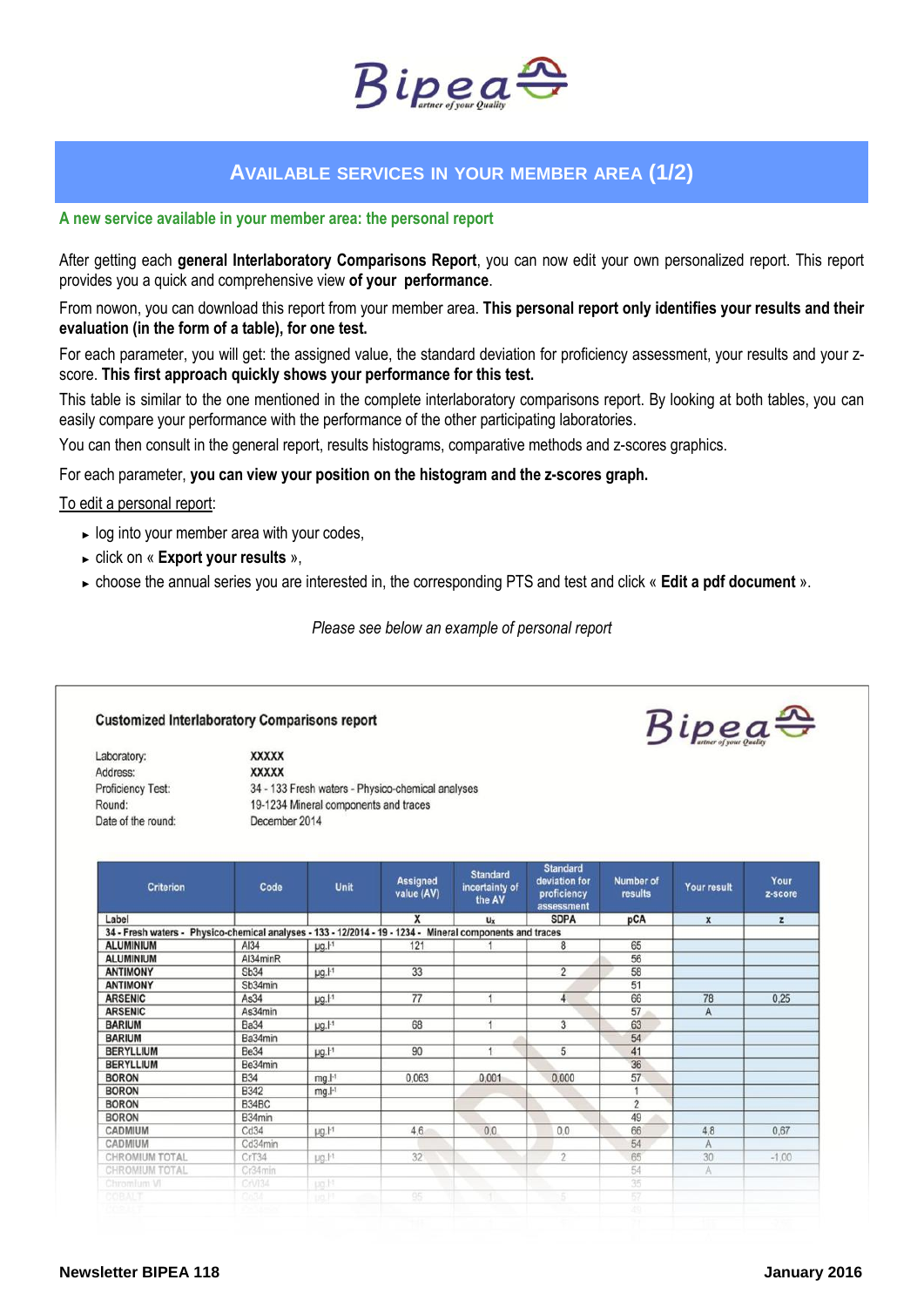

### **OTHER SERVICES AVAILABLE IN YOUR MEMBER AREA (2/2)**

When you log into your member area with your code, you will see two different links:

**1. The link « consult the schedules of the annual series » gives you general information about current and future rounds (date, parameters…).** 

#### **When you select the table « My schedules », you will**:

- ► **Know the shipping dates of the samples**.
- Know the scheduled parameters. If the results form is online, you will have access to the offered parameters by clicking on « access to the form ». If the form is not available, the previous report corresponding to the same matrix will be online.
- Know the deadline to submit your results for all your rounds. You can classify them by date.
- ► **Know if a report has been published or not.**
- ► **Know the stock of the available External Reference Materials.**

**When you select the table « schedule of all BIPEA's tests », you will have the same information above but for all BIPEA tests even if you do not participate in these programs**

- **2. The second link « Export the results » gives you information about your results. You will be able to**
- ► **Edit your personal report** (see p. 2).
- **Export your results in Excel format, either per round or per criteria.**

You will also receive some alerts by email to notify you on the shipment of the samples and the deadline for results submission. Concerning samples shipment, an email is sent to you with information on the corresponding PT and the matrix you will receive. Regarding the deadline for results submission, in case you have not submitted your results yet, a notification is sent to you 2 days before the deadline.

All this information allows you to:

- ► Plan your interlaboratory comparisons tests in advance,
- Internally organize your work,
- Generate your personal data for a specific treatment. A supervisor status is available for a same group of laboratories. **Thanks to this status, the supervisor will have access to all laboratories data, related to their proficiency test participation.** Il you are interested by getting this status, please contact us.

*Please log into your member area with your confidential codes to consult this information. You can also receive a booklet with more details about these services. Please contact us: information@bipea.org .*

### **EXHIBITIONS AND WORKSHOPS**

We will be present at the following exhibitions:

- ► **Pittcon** Atlanta (USA) March 7-10, 2016 *Booth 1044*
- ► **Laborama** Bruxelles (Belgium) March 17-18, 2016 *Booth D9*
- ► **Forum Labo** Lyon (France) March 30-31, 2016 *Booth B17*
- ► **EPRW** Cyprus May 24-27, 2016 *Booth 15*

**We will be happy to meet you there!**

## **2015 GENERAL ASSEMBLY**

### **The BIPEA General Assembly was held on December 10, 2015 on the premises of Agri Naples, in Paris**.

During this day, the reports covering the financial activities and the auditor's reports were presented to the attending members.

Two interventions were also held on allergens:

- **Molecules migration through packaging** by Mrs FAVARD (laboratoire IANESCO),
- ► *Nutrition claims* by Mrs MARGARATIS (Agence Nationale de Sécurité Sanitaire),

We ended this day by a lunch, gathering all the participants.